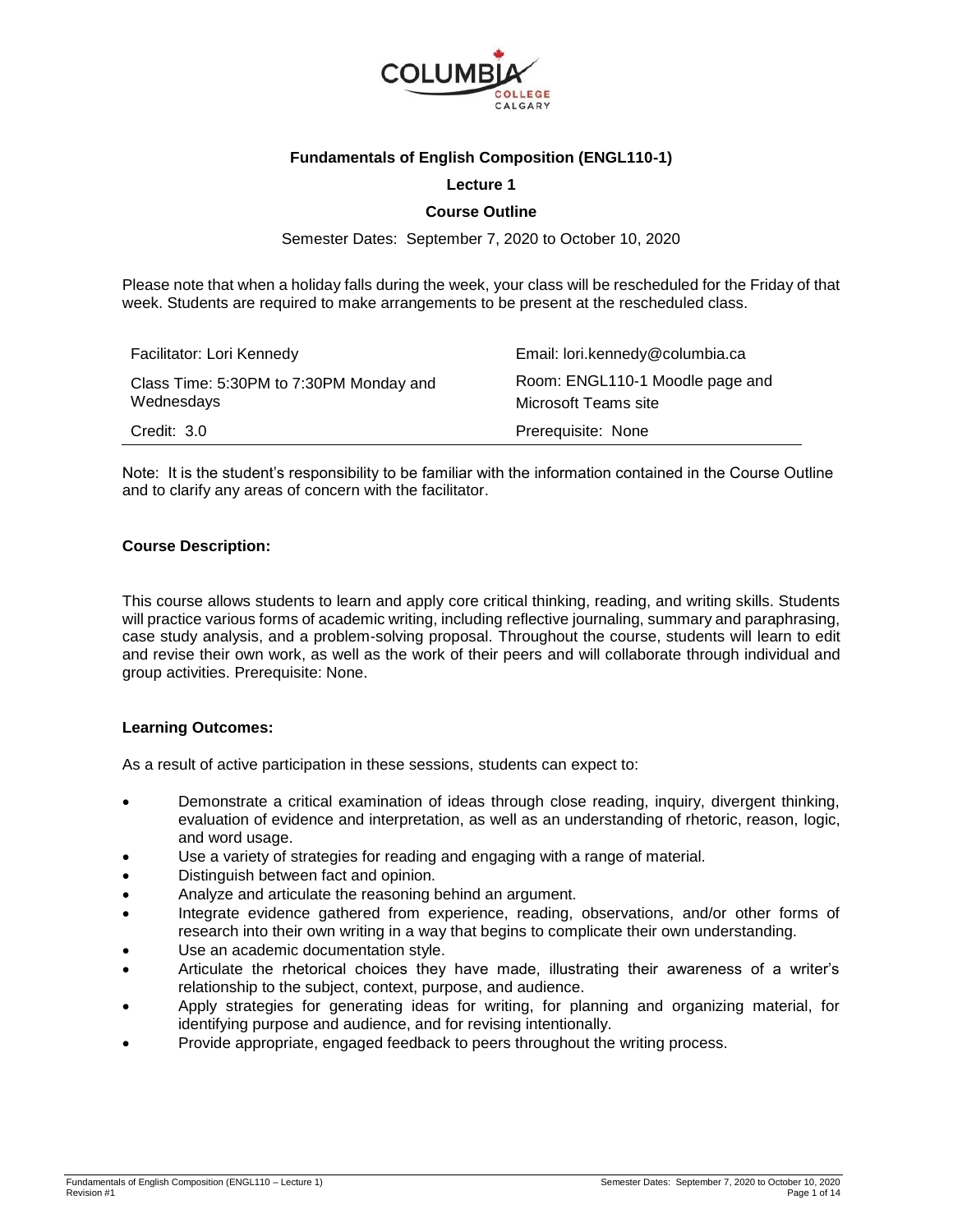# **Course Format:**

This online course uses a variety of online teaching/learning methods including discussion, personal reflection, experiential exercises, group activities and case studies. Our faculty aim to create a learning environment where the learner is actively engaged in inquiry, critical thinking and problem solving. The online classroom provides you with a place where you can learn with and from others in a cooperative and collaborative manner.

You are expected to take a very active part in online class discussions (synchronous and asynchronous) and take responsibility for your own learning. Being a positive and co-operative team member will add to your success. Columbia College uses a facilitation model of instruction where the facilitator's role is to facilitate your learning. The expectation is that you will log in to class prepared with pre-class homework completed. Your facilitator will engage you in activities that are based on your completed homework and readings. Your enthusiastic and positive approach in the online classroom will create an atmosphere that will help every student develop the knowledge, skills and attitudes that are needed for success.

How you conduct yourself in our classes will, to a large extent, mirror your conduct in society and your future work site. For example, if you have a tendency to ask questions, challenge the ideas of others in a respectful manner, draw out the best from your colleagues, and encourage both group development and task accomplishment in this class, it is likely you will do the same at work. A high level of student involvement and developing professionalism is expected in the classroom as you work towards your goal.

### **Required Textbooks and Equipment:**

Mainmon, E., Yancey, K. (2020). *A Writer's Resource: A Handbook for Writing and Research* Sixth Edition. McGraw-Hill Education. New York, NY]

Note: Students will be using McGraw-Hill Connect online to complete Connect Modules

### **Recommended Readings and Resources:**

*Students may access Google Scholar.*

# **Further Recommended Readings and Resources:**

*Please note that you can access McGraw-Hill Connect. There are sections on writing, research, and grammar topics. You can do exercises to practice and improve your skills and included are both selfgrading quizzes and writing activities. There are models that you can look at as examples of the different types of writing you are learning.*

### **Homework Assignment Due for the First Class:**

Read your course outline and be ready to discuss.

 Please read *Chapters 1, 2 & 3* for your first class and prepare three questions ahead of time for review purposes.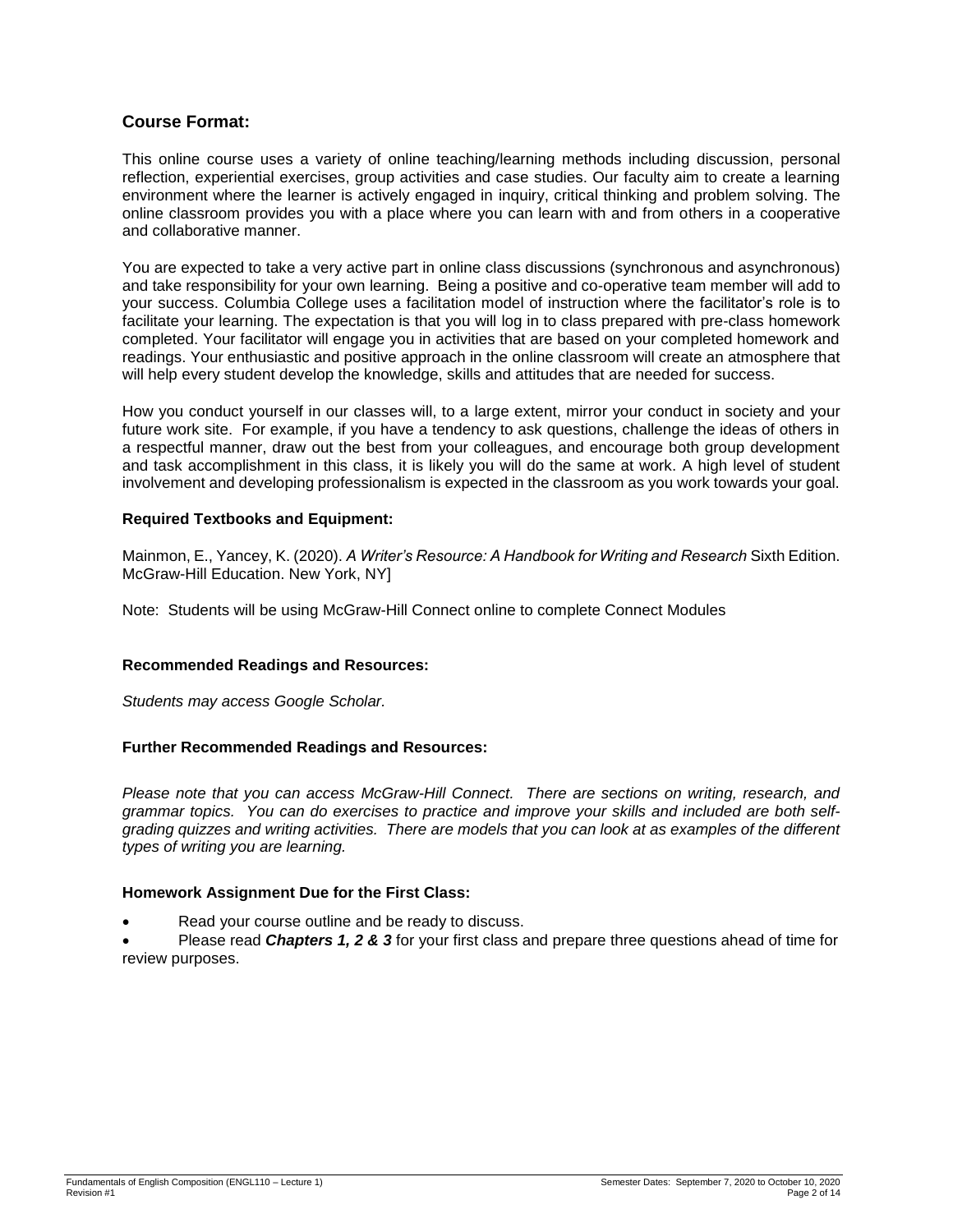# **Evaluation - Assessment of Student Performance:**

The final grade in the course will be based on the following elements. Wherever possible facilitators will use rubrics to assess your performance and offer feedback.

| <b>Title of Assignment</b> | Due Date             | Weight     |
|----------------------------|----------------------|------------|
| Daily Tests                | Classes 1 through 9  | <b>20%</b> |
| <b>Connect Modules</b>     | Classes 2 through 10 | 20%        |
| Reflective Journals        | Class 3 & 9          | <b>20%</b> |
| Forum Responses            | Class 4,6 & 8        | 15%        |
| Problem Solving Proposal   | Class 10             | 25%        |

**Please note that all homework and assignments are due by 11:59pm on the due date.**

# **Grading:**

Grades for each component will be added together at the end of the semester. The final total will be translated to the Columbia College's 4.0 grading scale as follows:

*Marking and Grading Conversion:*

| <b>Description</b> | <b>Letter Grade</b> | <b>Grade Points</b> | <b>Percentage Scale</b> |    |
|--------------------|---------------------|---------------------|-------------------------|----|
|                    | $A+$                | 4.0                 | 100                     | 95 |
| Excellent          | A                   | 4.0                 | 94                      | 90 |
|                    | А-                  | 3.7                 | 89                      | 85 |
|                    | B+                  | 3.3                 | 84                      | 80 |
| Good               | в                   | 3.0                 | 79                      | 75 |
|                    | B-                  | 2.7                 | 74                      | 70 |
| Satisfactory       | $C+$                | 2.3                 | 69                      | 65 |
|                    | C                   | 2.0                 | 64                      | 60 |
|                    | $C-$                | 1.7                 | 59                      | 55 |
| Poor               | D                   | 1.0                 | 54                      | 50 |
| Failure            | F                   | 0.0                 | 49                      | 0  |

### **Please note that to pass this course you must earn at least a "D" (a minimal pass).**

## **Submission and Completion of Assignments:**

You are expected to submit assignments by the due date. Any late assignments may be assessed a marking penalty of 5% per day. If you are unable to submit an assignment on the due date, you must request an extension **before** the due date by filling out an *Application for Assignment Extension form (SSPP-F012)* that is to be submitted to the Department Chair for approval. This form is available on Columbia's website, Bldg. 802 – Main Office and from Department Chairs.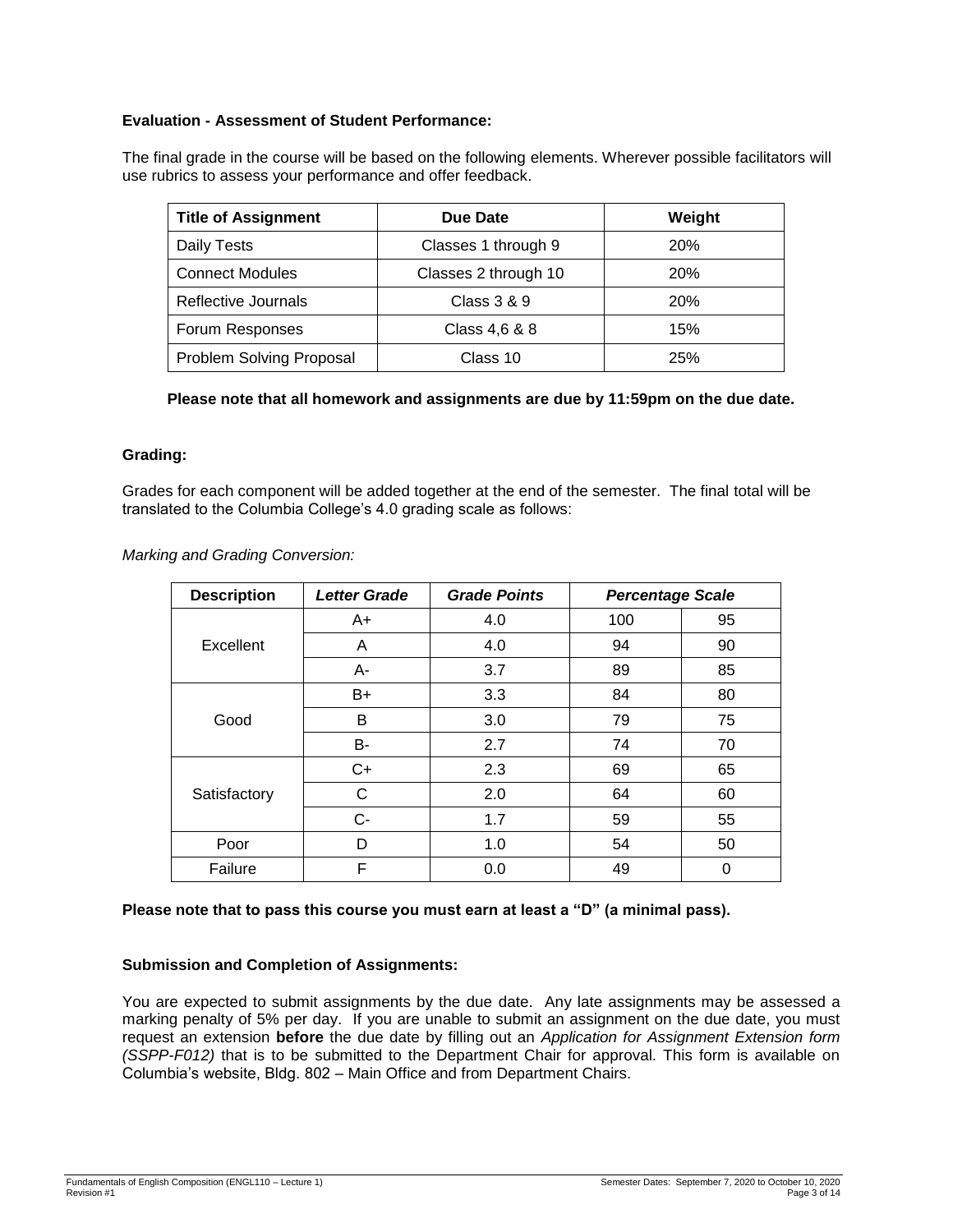### **Attendance Requirements:**

Columbia College believes that students are committed to their program and learning experiences. However, it is understood that there are times when students may be absent. Any absences can be viewed as a potentially serious disruption of the learning process and necessary achievement of the learning objectives. Being late is also considered unacceptable as it interferes with the learning opportunities of others. Unavoidable absences or lateness must be reported to the course facilitator in advance. Please refer to Columbia College's *Attendance Policy and Regulations (ADM-P151)* for detailed information on Attendance Requirements.

### **Academic Integrity:**

Academic dishonesty is a serious offence and can result in suspension or expulsion from Columbia College.

There is no tolerance for academic dishonesty and any student caught plagiarizing is subject to serious sanctions as outlined in the *Student Code of Conduct Policy (ADM-P229)*. Students are encouraged to familiarize themselves with this policy and avoid any behavior that could possibly be seen as cheating, plagiarizing, misrepresenting, or putting into question the integrity of one's academic work.

### **Student Conduct:**

It is the responsibility of each student to uphold the expectations and responsibilities outlined in the *Student Code of Conduct Policy (ADM-P229), Columbia's Commitment to Human Rights and Diversity Policy (ADM-P029),* and any additional requirements established by your program.

Generally, each student will:

- be respectful and courteous toward others;
- demonstrate appropriate and supportive communication skills, and coach, assist, advise and otherwise support other students in their studies;
- manage any personal stress and conflict in a positive and resourceful manner, and assist others to do the same;
- be dressed in a manner appropriate for their workplace or learning environment, as established by the program;

 conduct themselves in a professional manner with regard to their communication with others and their behavior in class;

- conduct themselves with academic integrity in all of their learning activities, tests, exams, and assignments
- keep up with day-to-day classroom and course expectations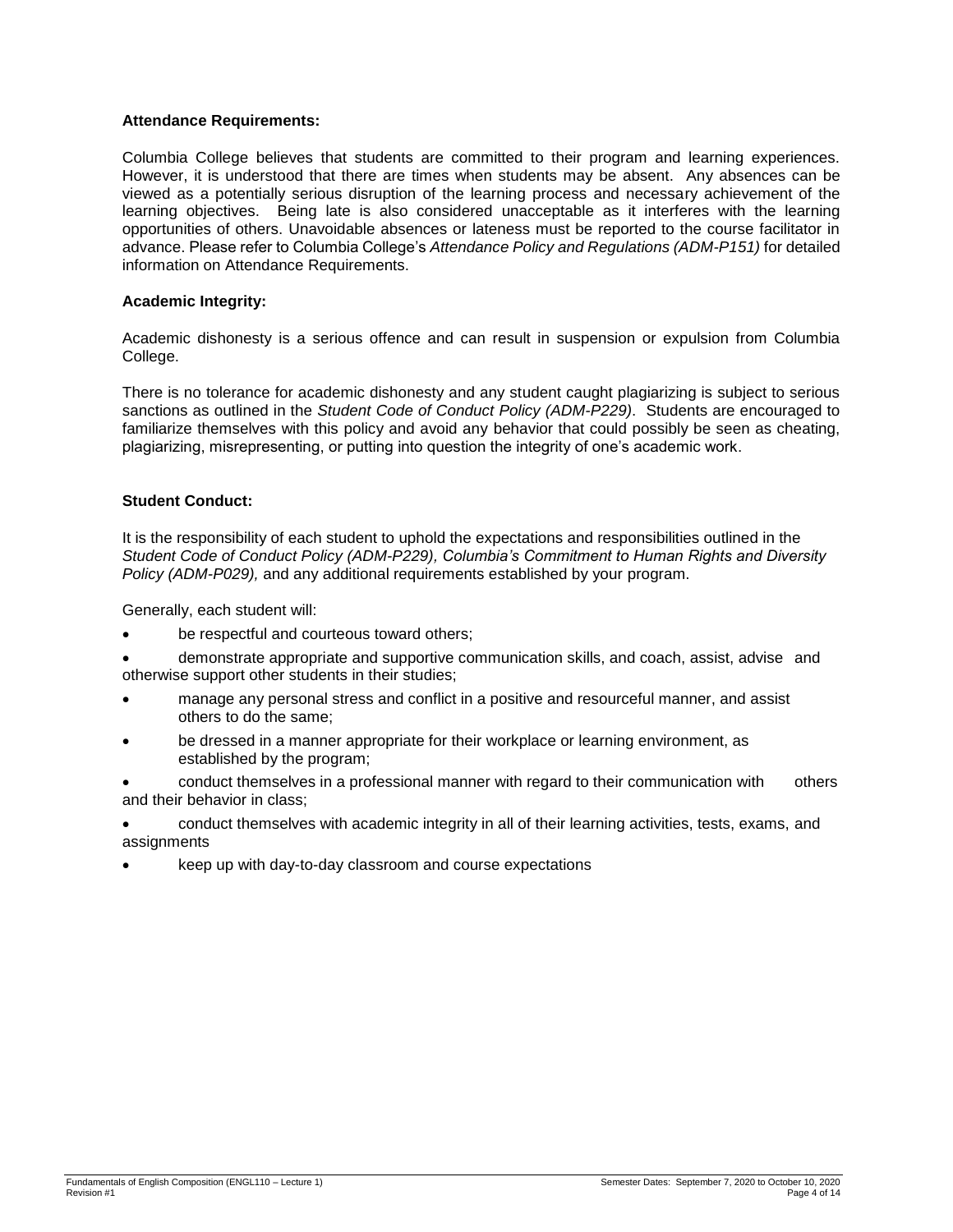# **Important Dates:**

| <b>Description</b>                            | Date                                                                                                                   |
|-----------------------------------------------|------------------------------------------------------------------------------------------------------------------------|
| Last to add/drop courses                      | 5 school operating days from the start of the<br>semester OR before the third scheduled class,<br>whichever is greater |
| Last day to withdraw without academic penalty | 50% or less of the semester has been completed                                                                         |

### **Appeals:**

Please refer to the *Student Appeal Policy (ADM-P177)*.

# **Students with Temporary or Permanent Disabilities or Medical Condition:**

Students with temporary or permanent disabilities or medical condition may apply for accommodations. To be considered for an accommodation, a student must register with Columbia College's Accessibility Services by making an appointment with an Accessibility Services Advisor – Main Office – Bldg. 802 or emailing [accessibilityservices@columbia.ab.ca.](mailto:accessibilityservices@columbia.ab.ca) The Department Chair or facilitator is not able to provide you with any accommodations without you taking this step. Please refer to Columbia College's website to review the *Student Accommodation Policy (ADM-P188) and the Student Guide to Accessibility Handbook (SSCM-001).*

# **Student Support:**

Students should be aware that Life Coaching, Career and Accessibility Services, and Student Support Services (i.e. tutoring, academic strategists, etc.) are provided by Columbia College. Inquire how to request these services at the Main Office in building 802. It is the student's responsibility to discuss their specific learning needs with the appropriate service provider.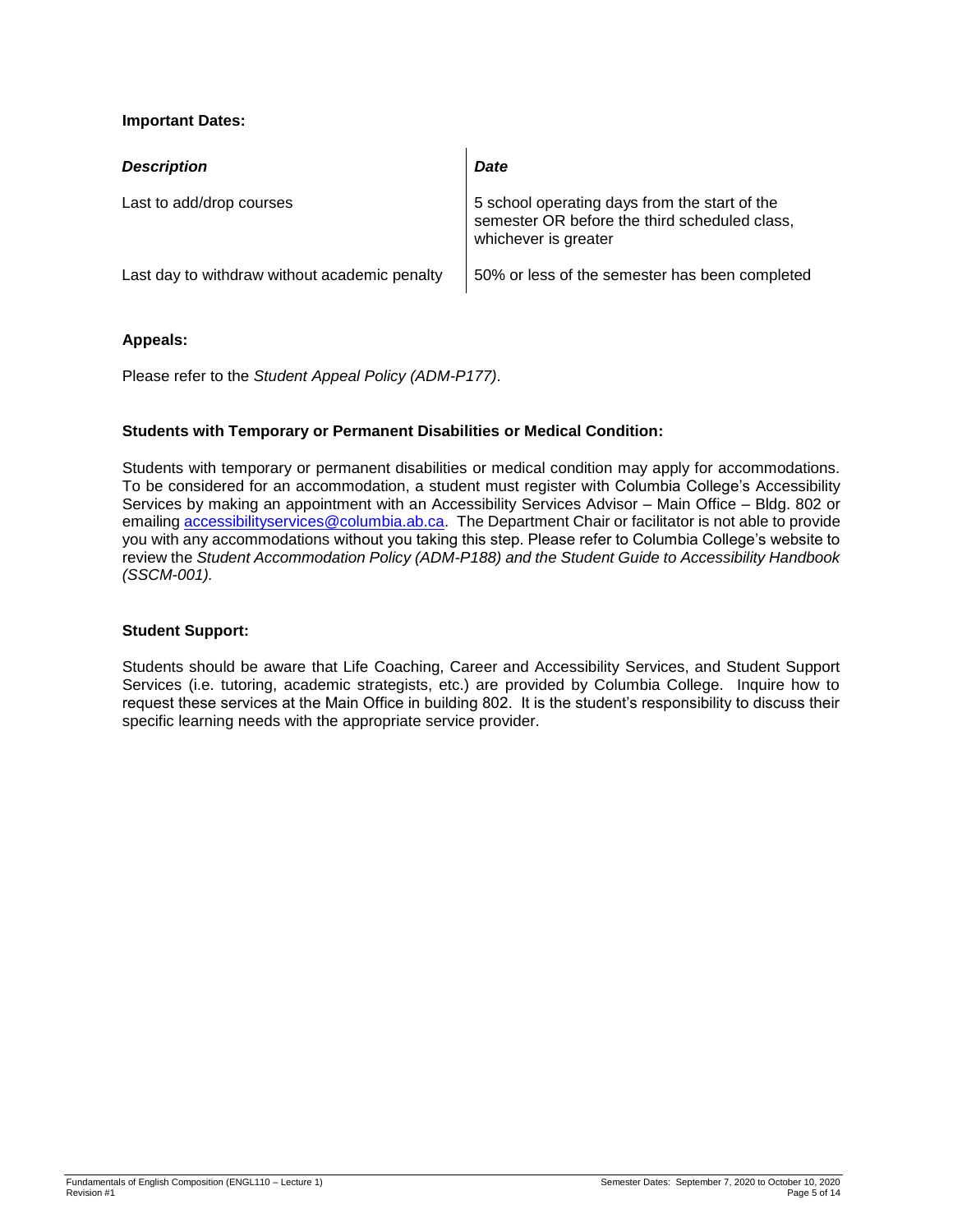# **Class Schedule/Overview:**

Please note that this schedule is subject to change. Any changes or cancellations will be emailed to you. It is your responsibility to check the email address you have given to the school on a daily basis for any messages from the Department Chair/designate, facilitator or College Administration. It is the student's responsibility to be familiar with the information contained in the Course Outline and to clarify any areas of concern with the facilitator.

| <b>Class</b><br><b>Session</b> | <b>Topics</b>                                                                                                                                                                                                                                                               | <b>Pre-Class Readings and Assignments</b>                                                                                                                                                                                                                                                         |
|--------------------------------|-----------------------------------------------------------------------------------------------------------------------------------------------------------------------------------------------------------------------------------------------------------------------------|---------------------------------------------------------------------------------------------------------------------------------------------------------------------------------------------------------------------------------------------------------------------------------------------------|
| 1                              | Course Introduction and<br><b>Course Expectations</b><br>Introduction to Connect Lab                                                                                                                                                                                        | <b>Chapter 1: Writing across the Curriculum and</b><br>$\bullet$<br>beyond College<br><b>Chapter 2: Writing Situations</b><br><b>Chapter 3: Audience and Academic English</b><br>$\bullet$                                                                                                        |
| $\mathbf{2}$                   | <b>Critical Thinking</b><br>$\bullet$<br>Designing Academic Texts and<br>$\bullet$<br><b>Portfolios</b><br>Interpretive Analyses and<br>$\bullet$<br>Writing about Literature<br><b>Commonly Misused words</b><br>$\bullet$<br>Reflective Journal expectations<br>$\bullet$ | <b>Connect Lab Due</b><br>$\bullet$<br><b>Chapter 4: Reading and Writing: The Critical</b><br>$\bullet$<br>Connection<br><b>Chapter 8 Designing Academic Texts and</b><br><b>Portfolios</b><br><b>Chapter 10 Interpretive Analyses and Writing</b><br>$\bullet$<br>about Literature<br>Chapter 50 |
| 3                              | Planning and Shaping<br>$\bullet$<br>Revising and Editing<br><b>Understanding Research:</b><br>Primary and secondary<br>research and Research and<br>college writing                                                                                                        | <b>Connect Lab Due</b><br>$\bullet$<br><b>Chapter 5 Planning and Shaping</b><br><b>Chapter 7: Revising and Editing</b><br>Chapter 18 a/b<br><b>Reflective Journal 1 due</b>                                                                                                                       |
| 4                              | Arguments<br><b>Writing Paragraphs</b><br><b>Common Grammar Mistakes</b><br><b>APA Documentation</b>                                                                                                                                                                        | <b>Connect Lab Due</b><br>$\bullet$<br>Chapter 11: Arguments<br>$\bullet$<br>Chapter 6 C: p. 61<br>$\bullet$<br>Chapter 31: In-text citations p.326<br>$\bullet$<br>Forum 1 Due                                                                                                                   |
| 5                              | Other kinds of assignments<br>$\bullet$<br>Case Study<br>$\bullet$<br>Reflective response<br>$\bullet$                                                                                                                                                                      | <b>Connect Lab Due</b><br><b>Chapter 12</b><br><b>Chapter 24</b>                                                                                                                                                                                                                                  |
| 6                              | Using electronic tools for<br>$\bullet$<br>drafting<br>Patterns of organization and<br>visuals<br>Integrating visuals and<br>$\bullet$<br>multimodal elements<br><b>Correcting Modifiers</b><br>$\bullet$                                                                   | <b>Connect Lab Due</b><br>Chapter 6 a/b/d<br>Chapter 18 c/d/e<br>Chapter 19: pp. 198-211<br>Forum 2 Due                                                                                                                                                                                           |
| $\overline{7}$                 | Oral presentations                                                                                                                                                                                                                                                          | <b>Connect Lab Due</b><br>$\bullet$<br>Chapter 13: pp. 155-161<br><b>Discussion of final paper</b>                                                                                                                                                                                                |
| 8                              | <b>Evaluating Sources</b>                                                                                                                                                                                                                                                   | <b>Connect Lab Due</b><br><b>Chapter 21: Evaluating Sources</b><br>$\bullet$<br>Forum 3 Due<br>$\bullet$                                                                                                                                                                                          |
| 9                              | <b>Critical Response</b><br>$\bullet$<br>Problem Solving Proposal<br>$\bullet$<br><b>Tutorial</b>                                                                                                                                                                           | <b>Connect Lab Due</b><br>$\bullet$<br><b>Reflective Journal 2 Due</b>                                                                                                                                                                                                                            |
| 10                             | <b>Course Review</b><br>$\bullet$<br><b>Course Evaluations</b>                                                                                                                                                                                                              | <b>Connect Lab Due</b><br>$\bullet$<br><b>Problem Solving Proposal Due</b><br>$\bullet$                                                                                                                                                                                                           |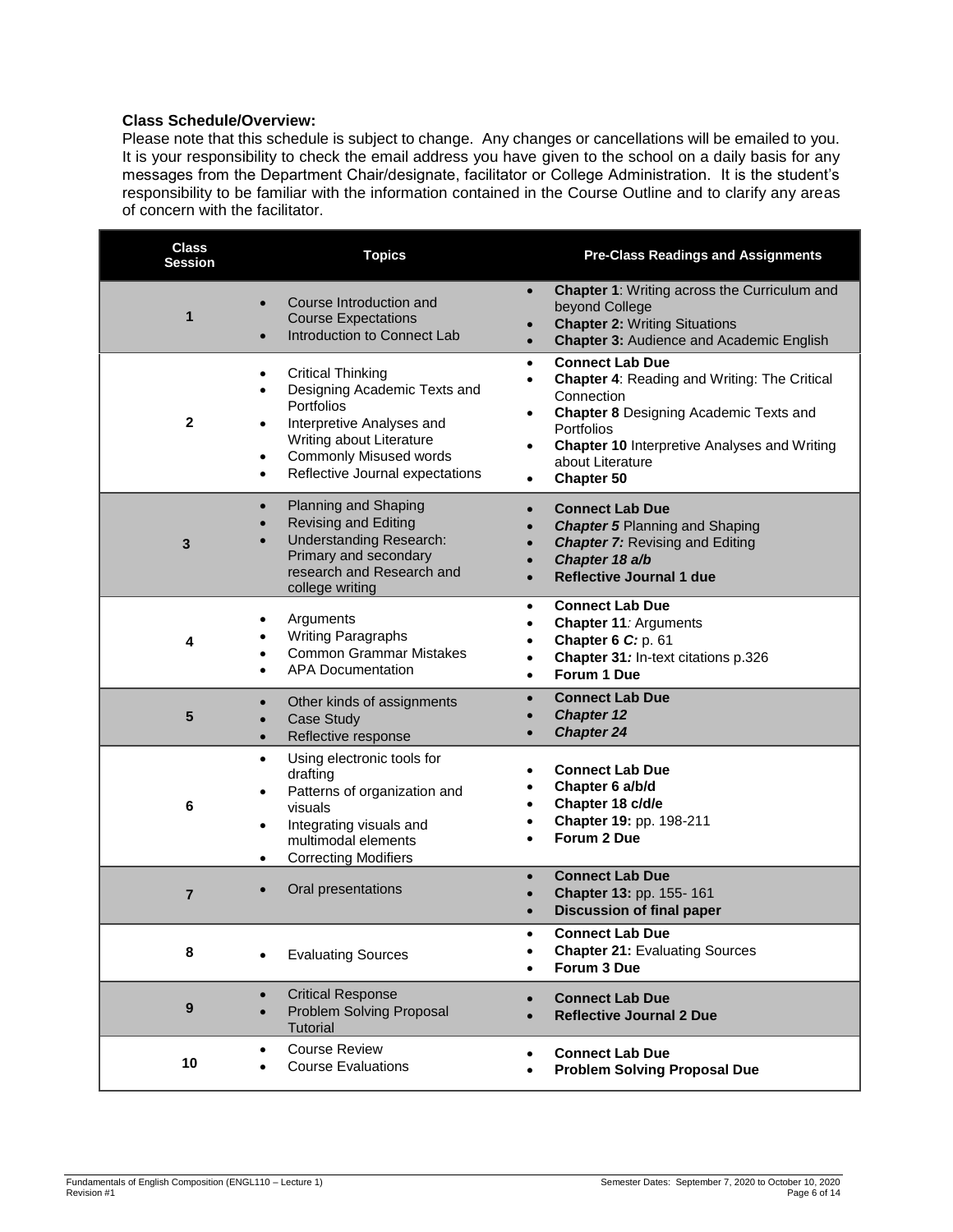# **Appendix 1 Assignment Outlines**

### **Note: You are expected to do all assignments, tests, and activities as outlined in order to meet the requirements of this course. If you do not do this, you will not pass the course.**

- 1. Topics and handouts will be supplied by the facilitator where required.
- 2. ALL assignments handed in must be supported with citations in APA 6 format using your text as support. Other sources are also provided for you through your Moodle portal.
- 3. You must use scholarly sources Google Scholar as sources for references. Please do not simply Google for anything on the Internet as this is not acceptable for post-secondary assignments in our program,
- 4. This course outline has rubrics attached that will be used to evaluate you work. This will help you to set high goals and clarify the marking process.

### **Daily Tests**

### **Due Date: At the beginning of each class from classes 1 through 10 Weight: 20%**

Students will be expected to have read the assigned chapters in the text and other assigned readings and be prepared to write a graded test based on these reading assignments. Tests are open in Moodle from 8:30 AM to 11:59 PM on the day of the scheduled class. There is one attempt and a 30-minute time limit on each test.

#### **Connect Lab Modules Due Date: Before the start of each class from classes 2 through 10 Weight: 20%**

Students must complete *the assigned grammar component* on Connect Lab before the due date.

### **Reflective Journal Entries Due Dates: Class 3 and Class 9 Weight: 20%**

During the course, students will be learning and experiencing many new things. Students should follow the steps to writing a reflection outlined by facilitator.

**Journal Entry 1**: Should cover classes 1 and 2 and should speak to your initial impressions/expectations/ fears about the course.

**Journal Entry 2:** Should cover classes 3-8 and should focus on the experience to date. Some key points to consider include speaking to the class content, any assumptions that were challenged, and what you have learned from the readings/discussions.

### **Writing Assignment Expectations (Reflective Journals):**

- **Objective:** The objective of this writing assignment is to critically apply concepts, ideas, and procedures to facilitate higher level learning. The assignments are designed so students can demonstrate the depth of knowledge related to the course content.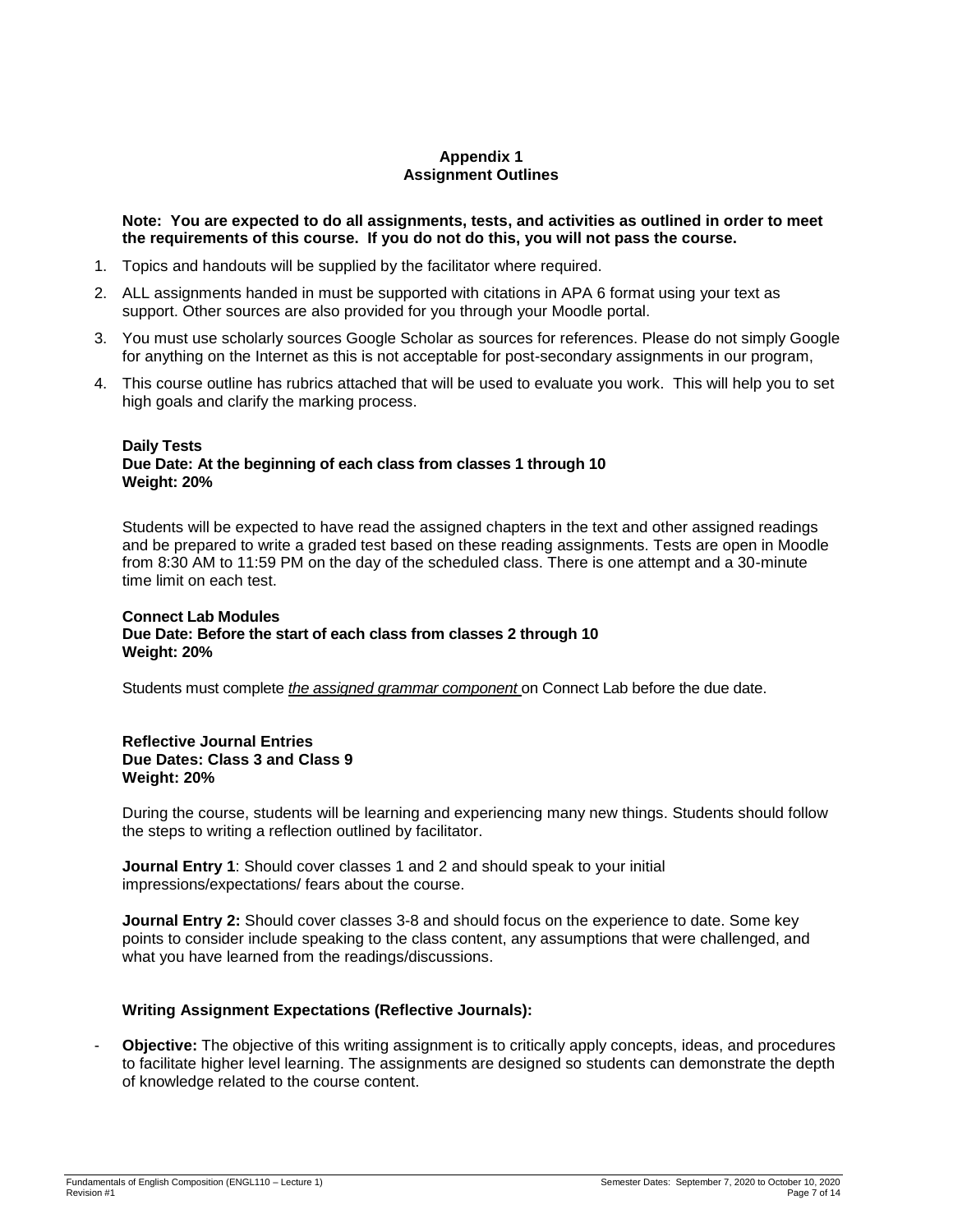- **Focus:** This assignment is designed to apply knowledge from the chapters and class discussions.
- Format: This assignment should be double-spaced. Do not include title pages. Include your name at the top of each page. A minimum of one-inch margins on each side. 12-point Calibri font is preferred. Each entry should be a minimum of 250 words and a maximum of 350 words in length and should follow APA guidelines. Students will be evaluated according to the attached rubric: **Reflective Journaling Rubric**.

### **How to avoid plagiarism?**

The simplest way to avoid plagiarism is to reference any source properly (using both in-text, parenthetical citations in the body of your assignment and a "References" page at the end. While it is commonplace to build upon the knowledge of others, it is necessary to clearly state the sources and foundations of that knowledge.

#### **Forum Responses Due Dates: Classes 4, 6 & 8 Weight: 15%**

Online Moodle discussion forums provide opportunities to exchange knowledge. Students are expected to demonstrate their understanding of class readings by posting thoughtful and succinct responses to questions posed by the instructor. Student responses should demonstrate reflection of the course material, connections to experiences, previous or current information and be relevant to the discussion. Student responses should further the discussion by demonstrating critical thinking, posting meaningful responses to peers' work and adding new perspective and ideas.

**Format:** These forums are available for you. Each entry should be a minimum of 150 words and a maximum of 250 words in length and should follow APA guidelines. Students will be evaluated according to the attached rubric: **Discussion Forum Rubric**

### **How to avoid plagiarism?**

The simplest way to avoid plagiarism is to reference any source properly (using both in-text, parenthetical citations in the body of your assignment and a "References" page at the end. While it is commonplace to build upon the knowledge of others, it is necessary to clearly state the sources and foundations of that knowledge.

#### **Problem Solving Proposal Due Date: Class 10 Weight: 25%**

This assignment requires you to identify a problem and propose a solution to a person who has the power to implement the solution. Students should follow the arguments chapter from class four.

**Step 1:** Begin brainstorming a topic by identifying problems that you've encountered within a school, a workplace, as a volunteer, as a customer or client, or potential employee.

**Step 2:** Narrow the list to problems that are rhetorical, i.e., that may be addressed via writing and speaking.

**Step 3:** Narrow the list further by eliminating any problems that could only be resolved through a political process (e.g., lowering taxes or raising the minimum wage).

**Step 4:** Now think about ideas for solving these problems: what is your objective, what is the specific action (i.e., solution) that you recommend? What are the anticipated outcomes of that action? Consider other options- what are the advantages and disadvantages of these other options?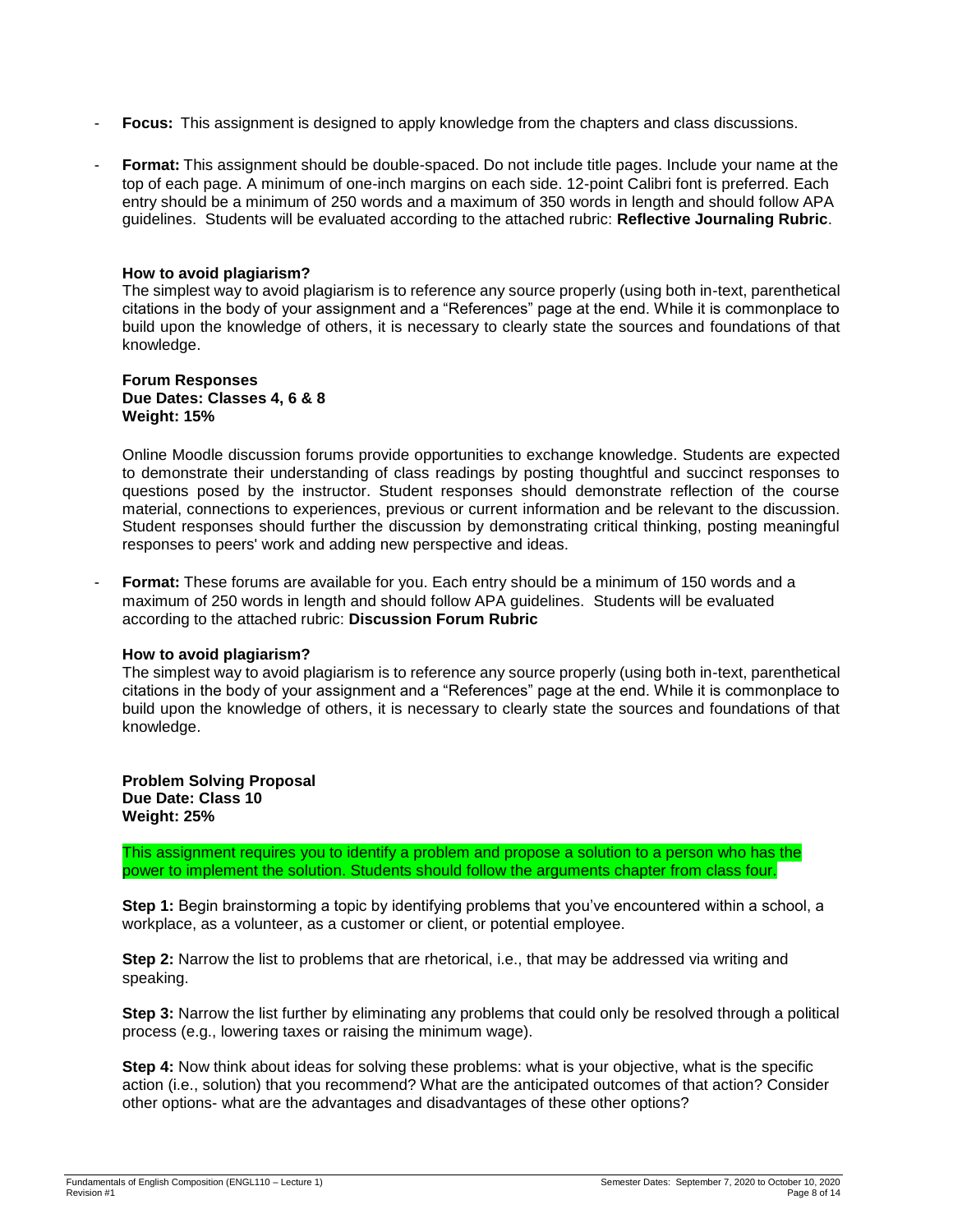**Step 5:** Make a claim advocating for a specific change or course of action. State your solution and conclude with a call for action. How can you most persuasively justify the wisdom and practicality of your solution? Ensure you have done your background research and included any necessary images, tables, or graphics that will support your claim.

**Step 6:** Write, read, write, re-write, get feedback, and revise again.

# **Writing Assignment Expectations (Problem Solving Proposal):**

- **Objective:** The objective of this writing assignment is to critically apply concepts, ideas, and procedures to facilitate higher level learning. The assignments are designed so students can demonstrate the depth of knowledge related to the course content.
- **Focus:** This assignment is designed to apply knowledge from the chapters and class discussions.
- **Format:** This assignment should be double-spaced. Do not include title pages. Include your name at the top of each page. A minimum of one-inch margins on each side. 12-point Times New Roman font is preferred. Each entry should be a minimum of 750 words and a maximum of 1000 words in length and should follow APA guidelines. Students will be evaluated according to the attached rubric: Problem Solving Proposal Rubric.

### **How to avoid plagiarism?**

The simplest way to avoid plagiarism is to reference any source properly (using both in-text, parenthetical citations in the body of your assignment and a "References" page at the end. While it is commonplace to build upon the knowledge of others, it is necessary to clearly state the sources and foundations of that knowledge. Referencing must conform to the APA referencing formats outlined in your assigned textbook.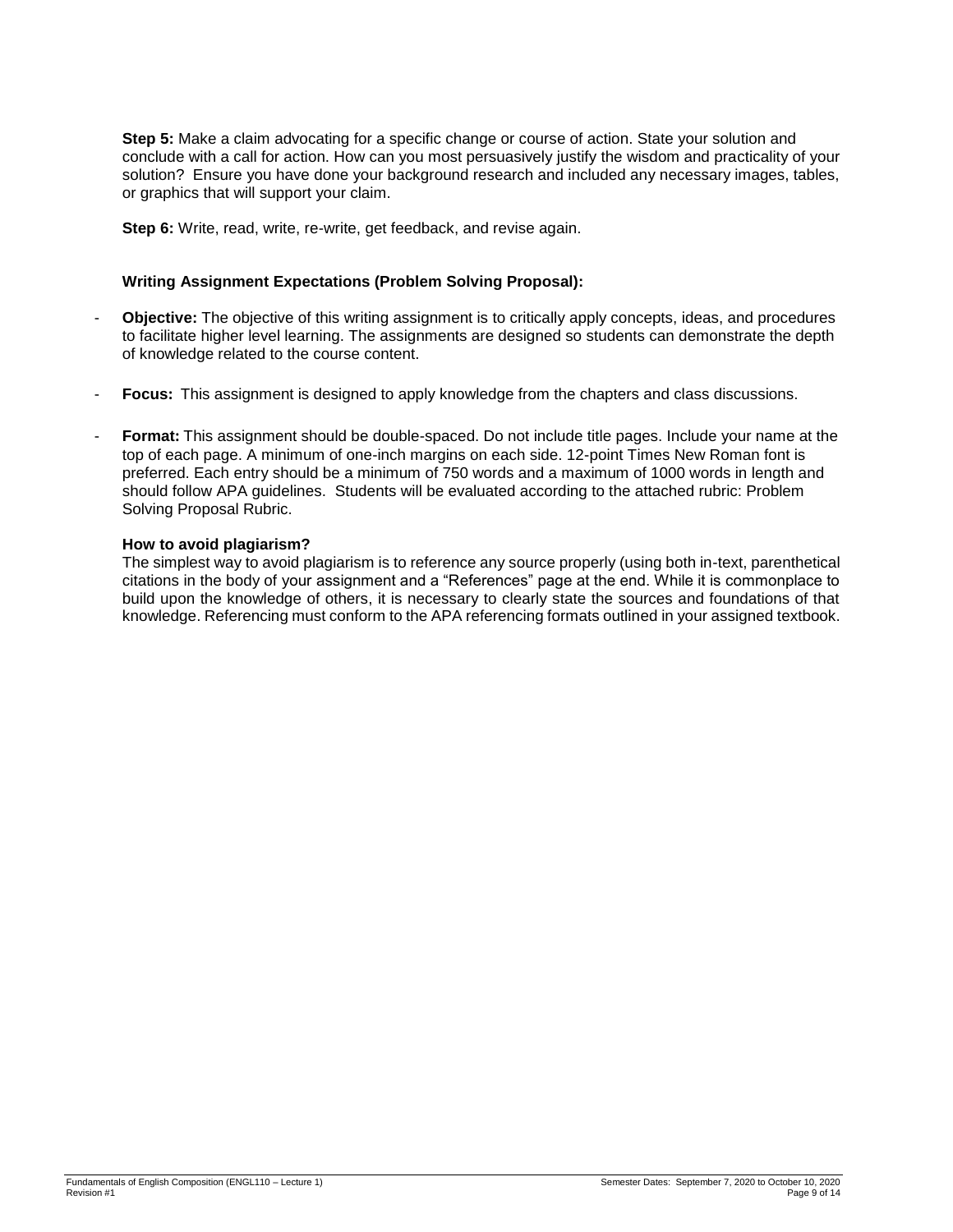## **Columbia College Appendix 1 Assignment Rubrics**

# **Columbia College Reflective Journaling Rubric Last Revised: July 2017**

| <b>Student's Name</b>                                                                                                |                                                                                                                                                                                                |                                                                                                                                                                                                       | <b>Course Code</b>                                                                                                                                                                                                                                                                               | <b>Date</b>                                                                                                                                                                                                                                                                      | <b>Facilitator/Evaluator's</b><br><b>Name</b>                                                                                     |              |
|----------------------------------------------------------------------------------------------------------------------|------------------------------------------------------------------------------------------------------------------------------------------------------------------------------------------------|-------------------------------------------------------------------------------------------------------------------------------------------------------------------------------------------------------|--------------------------------------------------------------------------------------------------------------------------------------------------------------------------------------------------------------------------------------------------------------------------------------------------|----------------------------------------------------------------------------------------------------------------------------------------------------------------------------------------------------------------------------------------------------------------------------------|-----------------------------------------------------------------------------------------------------------------------------------|--------------|
| Area                                                                                                                 | 8                                                                                                                                                                                              | 7                                                                                                                                                                                                     | $6-5$                                                                                                                                                                                                                                                                                            | $4 - 3$                                                                                                                                                                                                                                                                          | $2 - 0$                                                                                                                           | <b>Score</b> |
| Depth of<br><b>Reflection</b>                                                                                        | Reflection reveals a<br>thorough insight of<br>the subject matter.<br>Shows depth of<br>critical thinking.<br>Uses specific and<br>convincing examples<br>to support reflective<br>statements. | <b>Reflection reveals</b><br>insight into the<br>subject matter.<br>Often there are<br>$\bullet$<br>thoughtful<br>statements.<br>Uses well-chosen<br>examples to<br>support reflective<br>statements. | Reflection reveals a<br>l e i<br>basic understanding<br>of the subject matter<br>with an effort at<br>reflection.<br>At times, some<br>$\bullet$<br>reflective statements<br>are evident.<br>Uses some<br>$\bullet$<br>examples to support<br>ideas on the subject<br>matter and<br>reflections. | Reflection is limited.<br>$\bullet$<br>The writer produces<br>$\bullet$<br>some basic<br>understanding of the<br>subject matter.<br>Uses limited number<br>$\bullet$<br>of examples to<br>support ideas. This<br>seriously affects the<br>integrity of the<br>reflection process | Little to no<br>reflection is<br>present.<br>Uses few to no<br>$\bullet$<br>examples.                                             |              |
|                                                                                                                      |                                                                                                                                                                                                | 2                                                                                                                                                                                                     | 1.5                                                                                                                                                                                                                                                                                              |                                                                                                                                                                                                                                                                                  | $1-0$                                                                                                                             |              |
| <b>Use of Writing</b><br><b>Conventions:</b><br>• Spelling<br>• Punctuation<br>• capitalization<br>$\bullet$ grammar | Demonstrates control of the writing<br>conventions with few errors.                                                                                                                            |                                                                                                                                                                                                       | Demonstrates some control of<br>the writing conventions with<br>errors that do not yet interfere<br>with understanding.                                                                                                                                                                          | $\bullet$                                                                                                                                                                                                                                                                        | Demonstrates limited to no<br>control of the writing<br>conventions with frequent<br>errors that make<br>understanding difficult. |              |

 **Total Score out of 10:**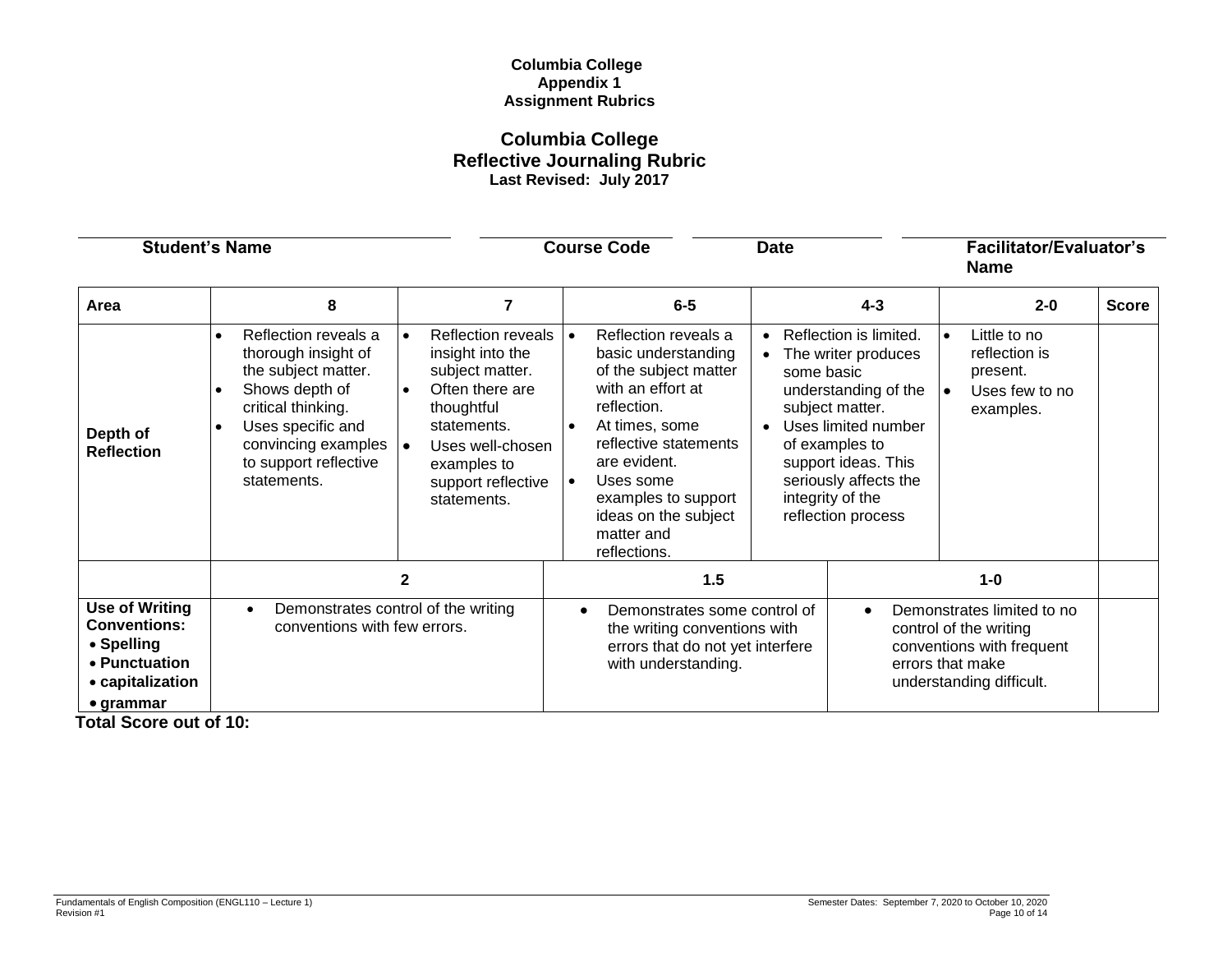## **Columbia College Problem Solving Proposal Rubric** Revised May 2018

| <b>Student's Name</b>                       |                                                                                                                                                                                                                                                                                                                                                                                                                                                                | <b>Course Code</b><br><b>Date</b>                                                                                                                                                                                                                                                                                                                                                                                                        |                                                                                                                                                                                                                                                                                                                                                                                             | <b>Facilitator/Evaluator's Name</b>                                                                                                                                                                                                                                                                                  |              |
|---------------------------------------------|----------------------------------------------------------------------------------------------------------------------------------------------------------------------------------------------------------------------------------------------------------------------------------------------------------------------------------------------------------------------------------------------------------------------------------------------------------------|------------------------------------------------------------------------------------------------------------------------------------------------------------------------------------------------------------------------------------------------------------------------------------------------------------------------------------------------------------------------------------------------------------------------------------------|---------------------------------------------------------------------------------------------------------------------------------------------------------------------------------------------------------------------------------------------------------------------------------------------------------------------------------------------------------------------------------------------|----------------------------------------------------------------------------------------------------------------------------------------------------------------------------------------------------------------------------------------------------------------------------------------------------------------------|--------------|
|                                             | Α                                                                                                                                                                                                                                                                                                                                                                                                                                                              | В                                                                                                                                                                                                                                                                                                                                                                                                                                        | $C-D$                                                                                                                                                                                                                                                                                                                                                                                       |                                                                                                                                                                                                                                                                                                                      | <b>Score</b> |
|                                             | 5                                                                                                                                                                                                                                                                                                                                                                                                                                                              | 4                                                                                                                                                                                                                                                                                                                                                                                                                                        | 3                                                                                                                                                                                                                                                                                                                                                                                           | $2 - 0$                                                                                                                                                                                                                                                                                                              |              |
| <b>Statement of</b><br><b>Purpose/Focus</b> | The response is fully<br>sustained and consistently<br>and purposefully focused<br>on the assigned prompt:<br>Thesis/claim(s) are<br>$\bullet$<br>introduced and<br>communicated clearly<br>within the context<br>Thesis/claim(s) are clearly<br>$\bullet$<br>stated, focused, and<br>strongly maintained<br>throughout                                                                                                                                        | The response is<br>$\bullet$<br>adequately sustained and<br>generally focused on the<br>assigned prompt:<br>Context provided for the<br>thesis/claim(s) is adequate<br>and mostly thorough<br>Thesis/claim(s) are clear<br>and mostly maintained,<br>though some loosely<br>related material may be<br>present                                                                                                                           | The response is<br>somewhat sustained and<br>may have a minor drift in<br>focus:<br>Context for<br>thesis/claim(s) is<br>attempted, but<br>significant lapses are<br>present<br>Thesis/claim(s) on the<br>issue may be somewhat                                                                                                                                                             | The response may be<br>related to the purpose but<br>may offer little relevant<br>detail:<br>Thesis/claim(s) may be<br>$\bullet$<br>confusing or ambiguous<br>Thesis/claim(s) off topic<br>$\bullet$<br>Counterclaim(s) are not<br>$\bullet$<br>present                                                              |              |
|                                             | Counterclaim(s) are clearly<br>$\bullet$<br>addressed                                                                                                                                                                                                                                                                                                                                                                                                          | Counterclaim(s) are<br>$\bullet$<br>present, but may leave<br>gaps in reasoning                                                                                                                                                                                                                                                                                                                                                          | unclear and unfocused<br>Counterclaim(s) are<br>attempted                                                                                                                                                                                                                                                                                                                                   |                                                                                                                                                                                                                                                                                                                      |              |
| Organization                                | The response has a clear<br>$\bullet$<br>and effective organizational<br>structure creating unity and<br>completeness:<br>Effective, consistent use of<br>$\bullet$<br>a variety of transitional<br>strategies<br>Logical progression of<br>$\bullet$<br>ideas from beginning to<br>end<br>Effective introduction and<br>$\bullet$<br>conclusion for audience<br>and purpose<br>Strong connections among<br>$\bullet$<br>ideas, with some syntactic<br>variety | The response has an<br>$\bullet$<br>evident organizational<br>structure and a sense of<br>completeness, though<br>there may be minor flaws<br>and some ideas may be<br>loosely connected:<br>Adequate use of<br>transitional strategies with<br>some variety<br>Adequate progression of<br>ideas from beginning to<br>end<br>Adequate introduction and<br>conclusion<br>Adequate, if slightly<br>inconsistent, connection<br>among ideas | The response has an<br>$\bullet$<br>inconsistent<br>organizational<br>structure, and flaws are<br>evident:<br>Inconsistent use of<br>$\bullet$<br>basic transitional<br>strategies with little<br>variety<br>Uneven progression of<br>ideas from beginning to<br>end<br>Conclusion and<br>$\bullet$<br>introduction, if present,<br>are weak<br>Weak connection<br>$\bullet$<br>among ideas | The response has little or no<br>$\bullet$<br>discernible organizational<br>structure:<br>Few or no transitional<br>strategies are evident<br>Little or no organization<br>$\bullet$<br>discernable<br>Frequent extraneous ideas<br>may intrude<br>No clear<br>introduction/conclusion;<br>conclusion merely repeats |              |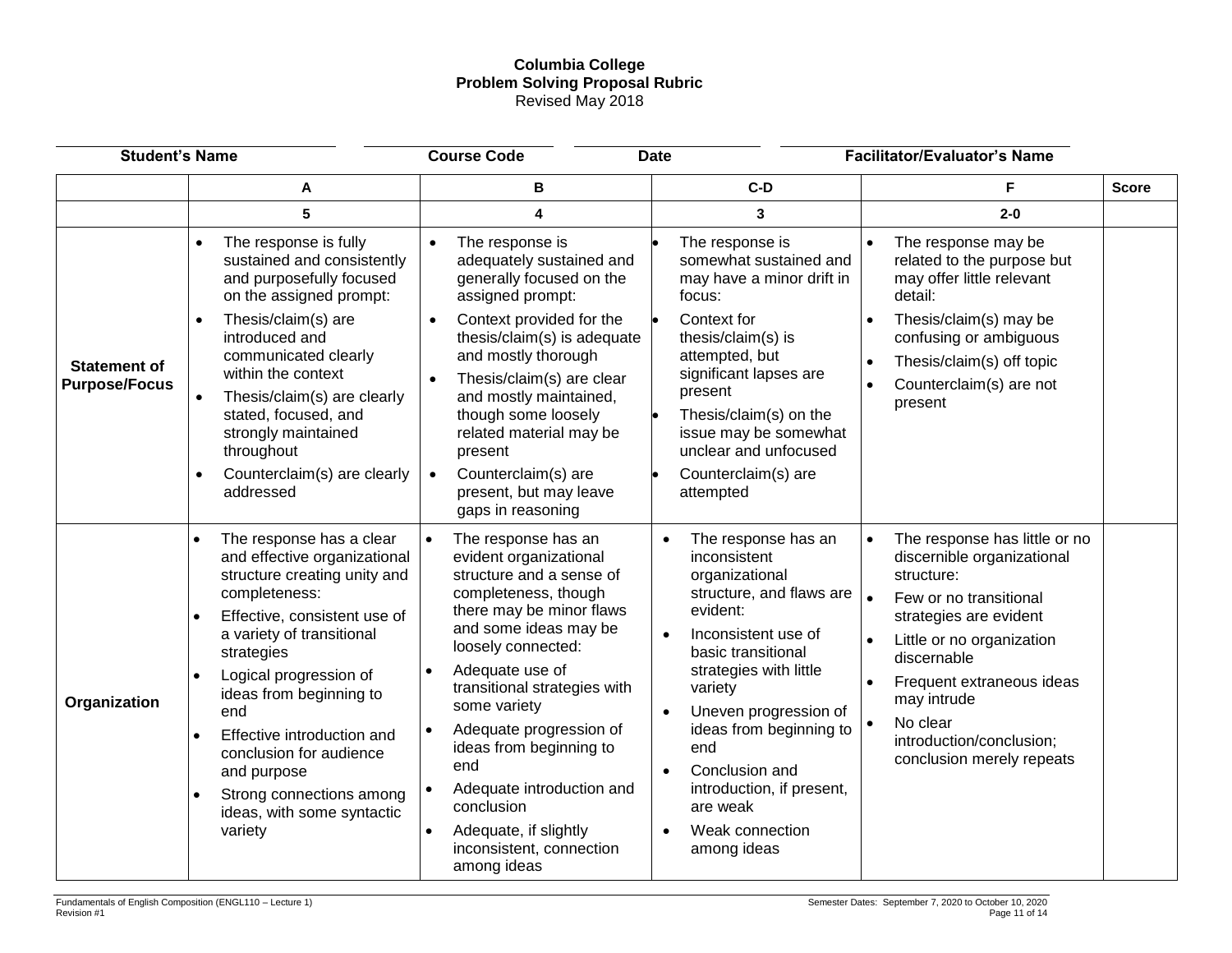| <b>Elaboration of</b><br><b>Evidence</b> | The response provides<br>$\bullet$<br>thorough and convincing<br>support/evidence for the<br>writer's claim(s) that<br>include(s) the effective use<br>of sources, facts, and<br>details. The response<br>achieves substantial depth<br>that is specific and<br>relevant:<br>Use of relevant evidence<br>$\bullet$<br>from sources is smoothly<br>integrated<br>Effective use of a variety of<br>$\bullet$<br>elaborative techniques and<br>thorough explanation of<br>connection(s) between<br>claim(s) and evidence<br><b>Correct APA citation</b><br>$\bullet$ | The response provides<br>adequate support/evidence<br>for writer's claim(s) that<br>include(s) the use of<br>sources, facts, and details.<br>The response achieves<br>some depth and specificity<br>but is predominantly<br>general:<br>Some evidence from<br>sources is integrated,<br>attribution present<br>Adequate use of some<br>$\bullet$<br>elaborative techniques<br>Attempt at APA citation | The response provides<br>$\bullet$<br>uneven, cursory<br>support/evidence for<br>the writer's claim(s)<br>that include(s) partial<br>or uneven use of<br>sources, facts, and<br>details, and achieves<br>little depth:<br>Evidence from sources<br>$\bullet$<br>is weakly integrated,<br>and attribution, if<br>present, is uneven<br>Weak or uneven use of<br>$\bullet$<br>elaborative techniques<br>Incorrect APA citation<br>$\bullet$ | The response provides<br>$\bullet$<br>minimal support/evidence for<br>the writer's claim(s) that<br>includes little or no use of<br>sources, facts, and details:<br>Use of evidence from<br>$\bullet$<br>sources is minimal, absent,<br>in error, or irrelevant<br>Explanations, if present, do<br>$\bullet$<br>not attempt to connect<br>claim(s) and evidence<br>No attempt at APA citation |
|------------------------------------------|-------------------------------------------------------------------------------------------------------------------------------------------------------------------------------------------------------------------------------------------------------------------------------------------------------------------------------------------------------------------------------------------------------------------------------------------------------------------------------------------------------------------------------------------------------------------|-------------------------------------------------------------------------------------------------------------------------------------------------------------------------------------------------------------------------------------------------------------------------------------------------------------------------------------------------------------------------------------------------------|-------------------------------------------------------------------------------------------------------------------------------------------------------------------------------------------------------------------------------------------------------------------------------------------------------------------------------------------------------------------------------------------------------------------------------------------|-----------------------------------------------------------------------------------------------------------------------------------------------------------------------------------------------------------------------------------------------------------------------------------------------------------------------------------------------------------------------------------------------|
| Language and<br><b>Vocabulary</b>        | The response clearly and<br>$\bullet$<br>effectively expresses ideas,<br>using precise language:<br>Regular use of academic<br>and domain-specific<br>vocabulary<br>Rich and precise language<br>$\bullet$<br>Consistently uses register<br>$\bullet$<br>suited to audience and<br>purpose                                                                                                                                                                                                                                                                        | The response adequately<br>expresses ideas,<br>employing a mix of precise<br>with more general<br>language<br>Some use of academic and<br>domain-specific vocabulary<br>Precise language<br>Attempt to use style and<br>tone suited to audience<br>and purpose                                                                                                                                        | The response<br>$\bullet$<br>expresses ideas<br>unevenly, using<br>simplistic language:<br>Little use of domain-<br>specific vocabulary<br>Little use of precise<br>$\bullet$<br>language<br>Style and tone at times<br>$\bullet$<br>may be inappropriate<br>for the audience and<br>purpose                                                                                                                                              | The response expression of<br>ideas is vague, lacks clarity,<br>or is confusing:<br>Uses limited language or<br>domain-specific vocabulary<br>Language is simplistic or<br>$\bullet$<br>vague<br>May have little sense of<br>$\bullet$<br>audience and purpose                                                                                                                                |
| <b>Conventions</b>                       | The response<br>$\bullet$<br>demonstrates a strong<br>command of conventions:<br>Few, if any, errors are<br>$\bullet$<br>present in usage and<br>sentence formation<br>Effective and consistent<br>$\bullet$<br>use of punctuation,<br>capitalization, and spelling                                                                                                                                                                                                                                                                                               | The response<br>demonstrates an adequate<br>command of conventions:<br>Some errors in usage and<br>sentence formation may be<br>present, but no systematic<br>pattern of errors is<br>displayed<br>Adequate use of<br>$\bullet$<br>punctuation, capitalization,<br>and spelling                                                                                                                       | The response<br>demonstrates a partial<br>command of<br>conventions:<br>Frequent errors in<br>usage may obscure<br>meaning<br>Inconsistent use of<br>$\bullet$<br>punctuation,<br>capitalization, and<br>spelling                                                                                                                                                                                                                         | The response demonstrates<br>a lack of command of<br>conventions:<br>Errors are numerous and<br>severe, interfering with<br>comprehension and<br>readability<br>Sample may be too brief to<br>$\bullet$<br>determine adequate<br>command of conventions                                                                                                                                       |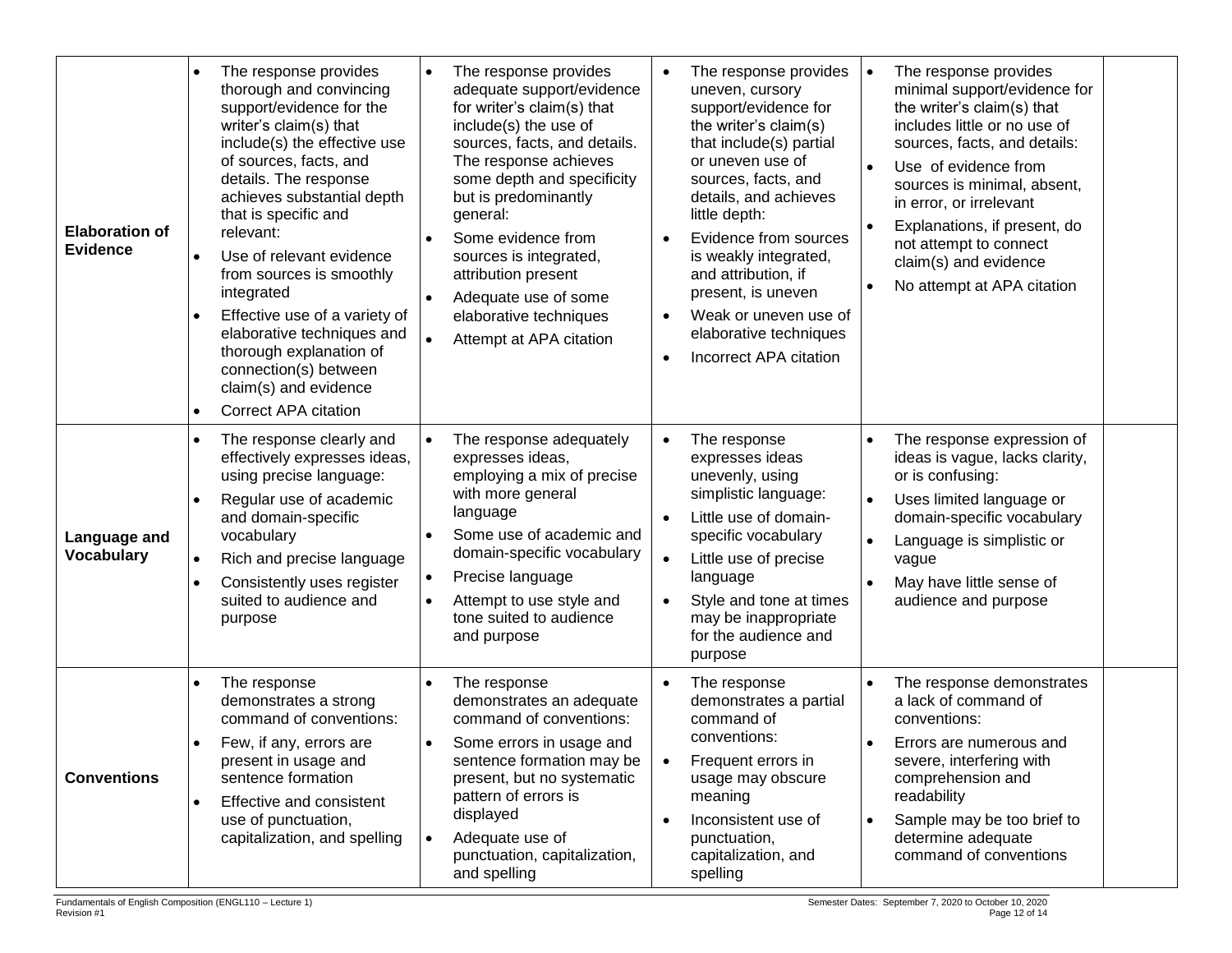**Plagiarism: A "0" grade will be given to a paper where significant sections of the paper were copied from other, unattributed sources. Total Score out of 25:** 

**Facilitator/Evaluator's Comments:**